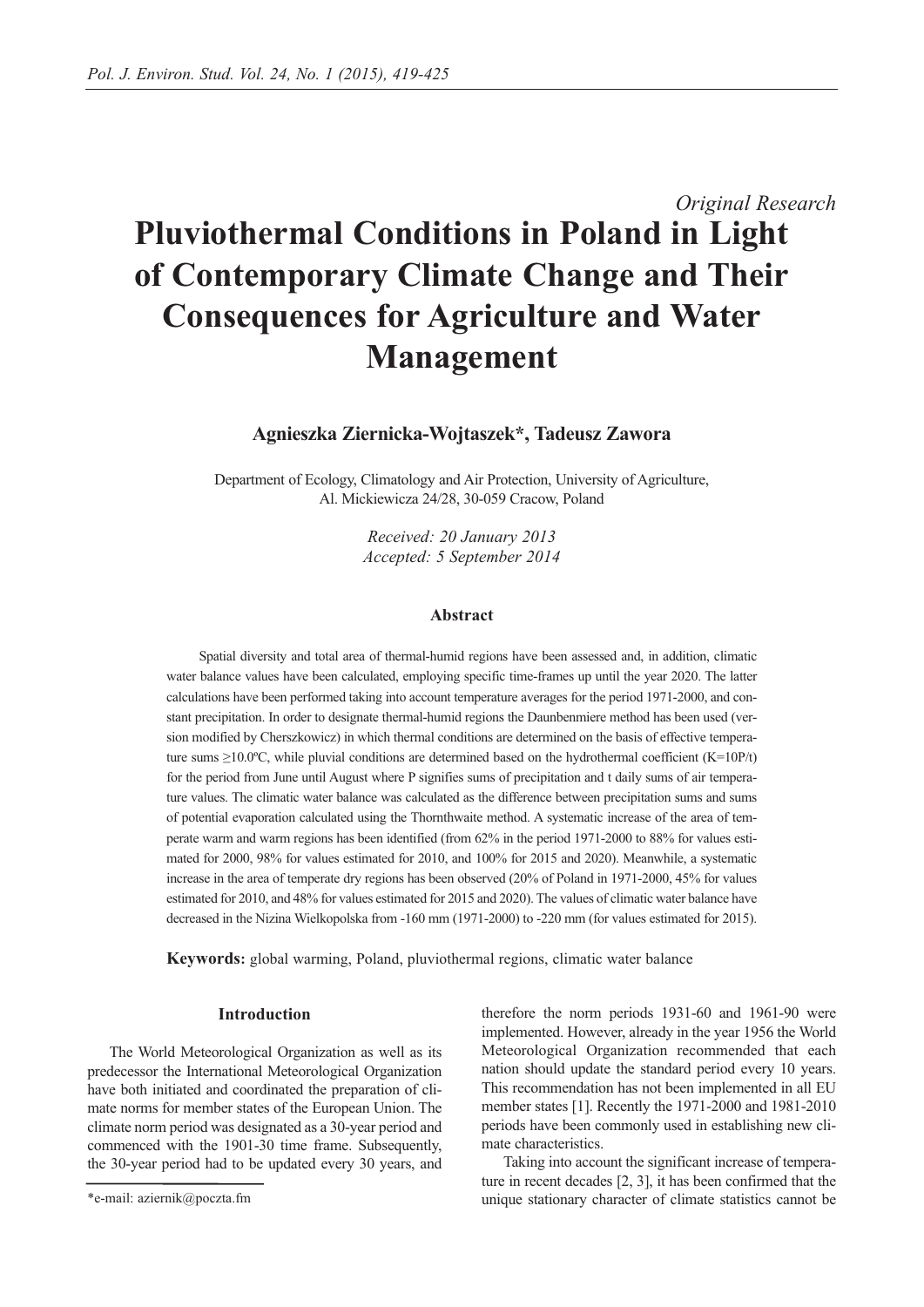taken for granted, and furthermore the legitimacy of analyzing present and future climate conditions by employing 30-year norm periods has recently been seriously undermined [4]. The main problem is that climatic norms are calculated retroactively, which is a serious drawback. At the same time they are frequently used to describe future climate conditions, and therefore should be considered in midterm and long-term strategic planning. We should mention in particular such examples as: forecasting building energy loads, the selection of plants and time for plant management practices, construction of hydro-technical equipment, and issues related to water supply.

The so-far common practice of employing the standards used in climate norms based on data from the recent past for various tasks, especially economic undertakings, needs to be slightly modified in the near future [5]. This fact is based on universally observed climate change [6] and especially in terms of the increasing temperature worldwide [7]. The description of the future climate requires the implementation of a forecast approach [8]. When assessing future climate change, especially in the upcoming several decades (i.e. until the end of the  $21<sup>st</sup>$  century) scientists usually employ emission scenarios that have been upon elaborated by the Intergovernmental Panel on Climate Change (IPCC), and were subsequently used by climate forecast centers as an integral component that will determine the future variability of the climate of the Earth. Emission scenarios describe the alternative global paths of development and include a number of technological and demographic factors that result from the emission of greenhouse gases. Their principles and detailed characteristics have been included in what is referred to as the Special Report on Emission Scenarios [9]. It should be noted that this particular forecast possesses a high level of uncertainty and the climate models used for the basis of forecasts vary significantly among each other [10].

Due to the fact that climate change emission scenarios are usually valid until the end of the  $21<sup>st</sup>$  century, a new trend has emerged in climatology called decadal prediction. The time frame for regional climate forecasts focuses on the next 10 to 30 years. This particular time scale has been identified as essential to the infrastructure sector, managers of water resources, and others. This type of information is required for an efficient adjustment to climate change [11].

In light of the uncertainty of the causes of climate change and further evolution of climate, it appears that the most appropriate forecast method that may be used for a short period of time is one that features simple extrapolation techniques. This pertains to the extension of time trends observed in the results that have been observed even beyond the 30-year period.

The main objective of this article is to assess the changes in thermal and pluvial resources and the climatic water balance by means of using certain time steps, up until 2020 (in reference to the 1971-2000 norm). The abovementioned extrapolation techniques have been used. In particular the maps of pluviothermal regions, estimated for: 2000, 2010, 2015, and 2020 have been compared as well as maps of spatial distribution of the climactic water balance values for the period 1971-2000 and estimated for 2015.

# *420 Ziernicka-Wojtaszek A., Zawora T.*

# **Materials and Methods**

In this article the authors used monthly mean air temperature values and monthly precipitation totals (1971- 2010) collected from 21 meteorological stations distributed evenly throughout the entire country. The meteorological data has been published in the following Institute of Meteorology and Water Management materials: *Monthly Agrometeorological Review*, *Decadal Agrometeorological Bulletin*, and *National Hydrological and Meteorological Service Bulletin*, as well as materials obtained from the Institute of Meteorology and Water Management archive database. It should be noted that due to the insufficient number of meteorological stations there are practically no observations from the mountainous areas of Poland.

The surface areas of thermal-precipitation (pluviothermal) regions have been compared for 1971-2000. In addition, several other comparisons have been accomplished, such as: precipitation sums in terms of the estimated temperature at the end of 1971-2000, as well as precipitation sums for the temperature estimated at the end of 1971- 2015, and finally for precipitation and temperature estimates at the end of 1971-2020. The designation of the pluviothermal regions has been based on the Daunbenmiere method [12] modified by Cherszkowicz [13]. In this particular method thermal conditions during the vegetative period are determined using the effective temperature sums  $\geq 10.0$ °C, while humidity is based on the value of the hydrothermal coefficient, which expresses the precipitation efficiency K=10P/t for the period from June to August. In the aforementioned equation, P is the sum of precipitation and t is the sum of the daily value of air temperature in a given month. A linear temperature increase function over time has been assumed. The values estimated for: 1971- 2000, 1971-2010, 1971-2015, and 1971-2020 have been calculated by means of using the same equation that has been used for 1971-2010.

The climatic water balance has been calculated as the difference between the sum of precipitation and sum of potential evaporation for 1971-2000, and subsequently for temperature estimated at the end of the 1971-2015 period and mean precipitation sums for 1971-2010. Potential evaporation has been calculated on the basis of the Thornthwaite method [14], which enables determining potential evapotranspiration  $(ET_p)$  based on the climate data obtained from the following equation:

# $ET_p = c \times t_s^a$

...where  $ET_p$  signifies monthly potential evapotranspiration, and  $t_s$  – mean monthly temperature, while parameters  $a$  and *c* depend on the heat coefficient determined in the function that describes mean monthly temperatures and the possible period of insolation. This particular equation refers to a standard month, which consists of 30 days and 12 hours of sunshine possible. The values of actual evapotranspiration are calculated by multiplying evapotranspiration values from standard months by correction coefficient *b*, which includes the actual time of insolation.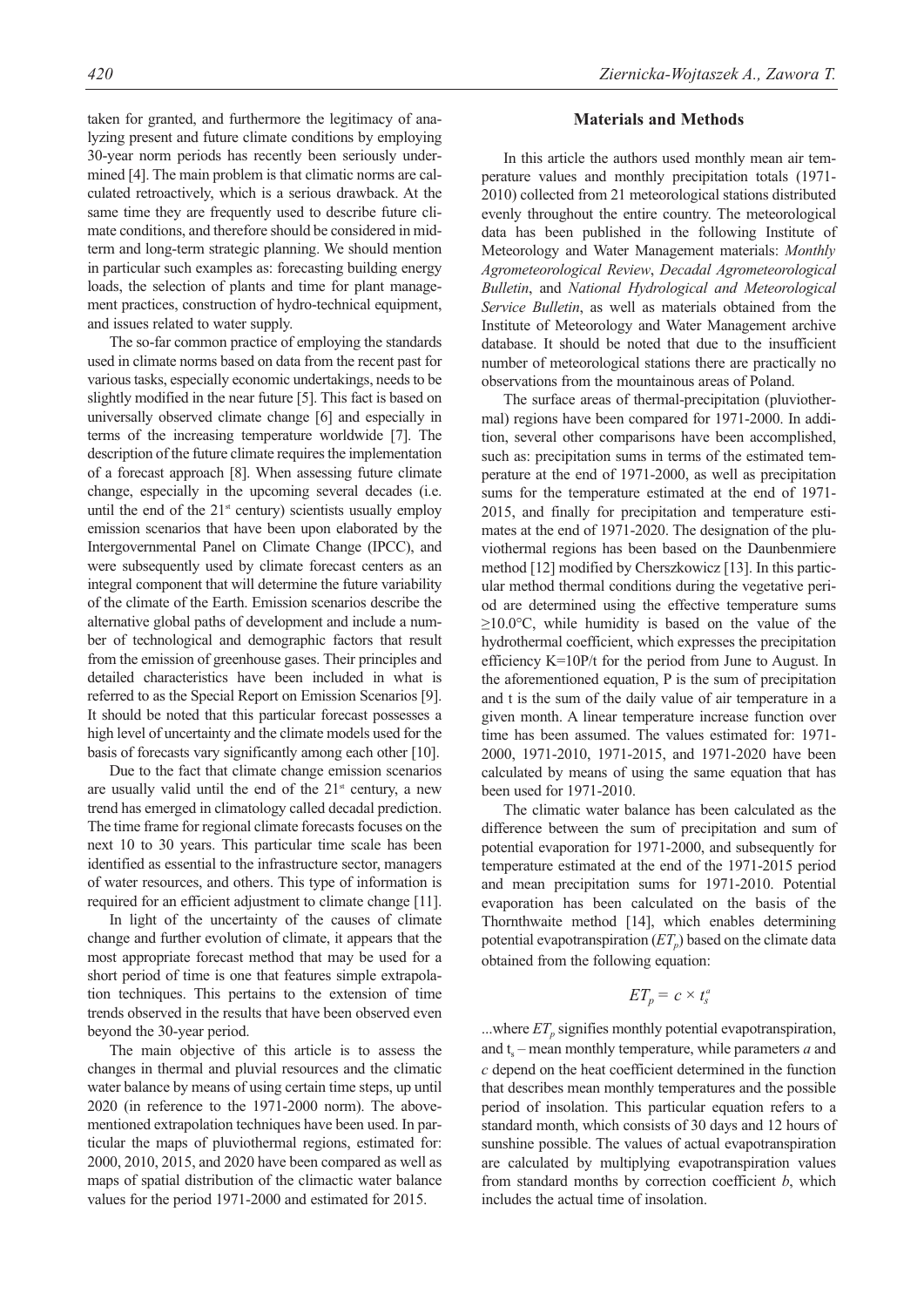| $\tilde{}$<br>Period         | Humidity region and<br>hydro-thermal coefficient | Thermal region and effective temperature sums $\geq$ 10°C |                             |                             |                   |
|------------------------------|--------------------------------------------------|-----------------------------------------------------------|-----------------------------|-----------------------------|-------------------|
|                              |                                                  | Cool<br>1600-2000                                         | Temperate cool<br>2000-2400 | Temperate warm<br>2400-2800 | Warm<br>2800-3200 |
| 1971-2000                    | Temperate dry 1.0-1.3                            |                                                           | 1                           | 19                          |                   |
|                              | Optimal humid 1.3-1.6                            | 1                                                         | 33                          | 36                          |                   |
|                              | Humid $>1.6$                                     |                                                           | 3                           | 7                           |                   |
| Values estimated<br>for 2000 | Temperate dry 1.0-1.3                            |                                                           |                             | 36                          |                   |
|                              | Optimal humid 1.3-1.6                            |                                                           | 11                          | 44                          | 3                 |
|                              | Humid $>1.6$                                     |                                                           | $\mathbf{1}$                | 5                           |                   |
| Values estimated<br>for 2010 | Temperate dry 1.0-1.3                            |                                                           |                             | 31                          | 14                |
|                              | Optimal humid 1.3-1.6                            |                                                           | $\overline{2}$              | 38                          | 9                 |
|                              | Humid $>1.6$                                     |                                                           |                             | 3                           | 3                 |
| Values estimated<br>for 2015 | Temperate dry 1.0-1.3                            |                                                           |                             | 28                          | 20                |
|                              | Optimal humid 1.3-1.6                            |                                                           |                             | 24                          | 18                |
|                              | Humid $>1.6$                                     |                                                           |                             | 10                          |                   |
| Values estimated<br>for 2020 | Temperate dry 1.0-1.3                            |                                                           |                             | 18                          | 30                |
|                              | Optimal humid 1.3-1.6                            |                                                           |                             | 21                          | 23                |
|                              | Humid $>1.6$                                     |                                                           |                             | $\,8\,$                     |                   |

Table 1. The area of designated pluviothermal regions for mean values for 1971-2000, and estimated for 2000, 2010, 2015, and 2020 (given as a percentage of Poland).

#### **Study Results and Discussion**

In 1971-2000 the largest area (36%) was occupied by the temperate warm region with optimal humidity levels. This particular region includes Nizina Mazowiecka, excluding its central and eastern parts, as well as Nizina Śląska, and Wyżyna Śląska, Wyżyna Krakowsko-Częstochowska, Wyżyna Małopolska, and Kotlina Sandomierska. Both temperate warm and temperate dry regions cover central and western parts of Poland. They include the following geographical regions: Pojezierze Wielkopolskie and Nizina Wielkopolska, as well as enclaves in central and eastern parts of Nizina Mazowiecka. In total, these two regions occupy 19% of Poland.

The majority of the northern part of the country (33%) lies in the temperate cool region with optimal humidity levels. This region includes coastal areas and the districts lands (except its most western parts) as well as Pojezierze Suwalskie. This region includes the following geographic territories: Nizina Podlaska, Wyżyna Lubelska, Świętokrzyskie Mountains, and Roztocze (highlands with dry steppe areas situated in the eastern part of Poland). In the southern part of the country 7% of the area is occupied by a temperate warm and humid region, which encompasses Przedgórze Sudeckie and Pogórze Karpackie, along with the terrain lying to the north of Pogórze (Table 1 and Fig. 1).

For the values estimated in 2000 a characteristic feature is the significant decrease in the area of the temperate cool region (from 37 to 12%) and the appearance of the warm region with temperature sums  $\geq 10^{\circ}$ C, which is situated in the Dolina Środkowej Odry (in the vicinity of Opole and Wrocław). The prevailing area of Poland (85%) belongs to the temperate warm region with temperature sums above 10ºC (consequently the temperature sums are within the 2400-2800ºC range). In terms of the humidity conditions we can distinguish a temperate dry zone that runs through the central part of Poland, from western to eastern borders, and which comprises about 36% of its area.

From the north and south of the temperate warm and temperate dry regions, the area of Poland occupied by the temperate warm region with optimal humidity covers 44% of the total area of our country. The southern part of Wyżyna Małopolska, Pogórze Karpackie, and the lower parts of Karpaty and Przedgórze Sudeckie are situated within the temperate warm and humid region (Table 1 and Fig. 2).

A characteristic further decrease in the surface area of the temperate cool region has been observed for the values estimated for the year 2010. This particular region covers merely 2% of Poland near the vicinity of the city of Suwałki. Another characteristic feature is the significant increase in the surface of the warm region in southwestern Poland (from 3 to 26%) and expansion of the latitudinal belt of dry region (up to 45%), which possesses the lowest value of the hydrothermal coefficient – 1.1 to 1.3 (Table 1 and Fig. 3).

We can distinguish a clear lack of the temperate cool region for the values estimated for 2015. In addition, a sig-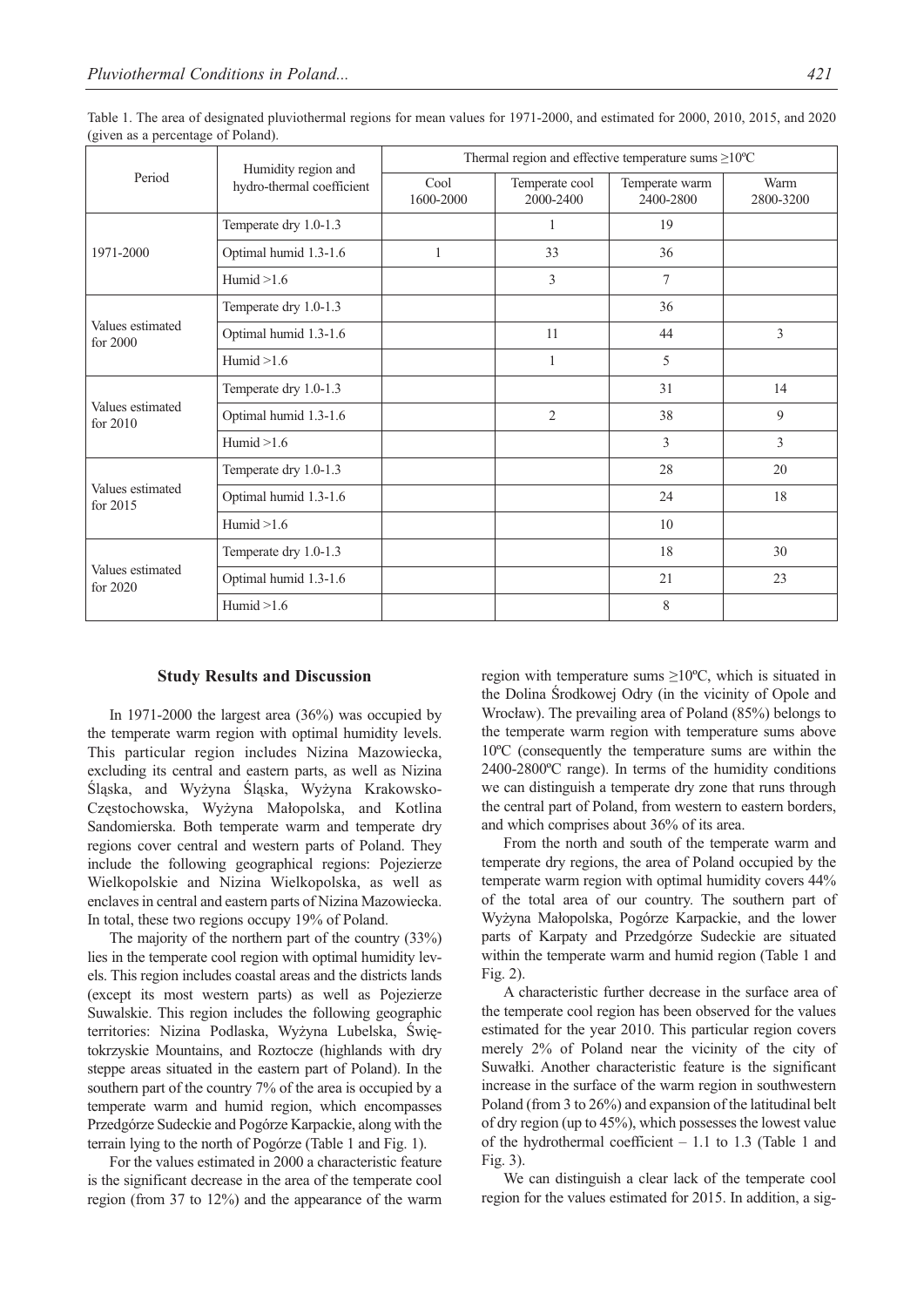

Fig. 1. Pluviothermal regions in Poland, 1971-2000.

nificant increase in the surface area of the warm region can be observed with temperature sums above 10ºC (from 26 to 38%). The temperature sums are within the 2800-3200ºC range. In terms of humidity conditions we can observe a further increase in the surface of the latitudinal belt (Table 1 and Fig. 4).

Nore than 53% of Poland is occupied by the warm region for the values estimated for 2020. For the remaining area of Poland the temperate warm region prevails. We can also observe an increase in the surface of warm/dry region (from 20 to 30%) and the expansion of the warm region with optimal humidity (from 18 to 23%; Table 1 and Fig. 5).

Besides analyzing the changes in pluviothermal regions, the authors also have compared the course of the isolines of climatic water balance in the vegetative period (for 1971-2000 and estimated values for 2015). In practice, this analysis has taken into account the presumed changes within a period of 30 years. The values of the climatic water balance in the vegetation period (1971-2000) are distributed as follows: the highest values of deficiencies are situated in the central part of Poland with maximum in the vicinity of Poznań, Szczecin, and Warszawa (-160 mm). Slightly lower values occur in the belt that runs from Chojnice to Mława, Terespol, and Zielona Góra (from -140 mm to -120 mm). The lowest values are observed in the vicinity of Koszalin and Katowice (-20 mm – Fig. 6).

The values of the climatic water balance in Poland estimated for 2015 exhibit a further increase in precipitation deficiency. The highest values occur just as before in the areas of Poznań and Szczecin, but they increase to -200 mm. The lowest values of the precipitation deficit are situated in southern Poland (from -60 to -80 mm, near Kraków, Katowice, Jelenia Góra, and Koszalin). The remaining part of the country has deficits ranging from -100 to -180 mm (Fig. 7).

Similar studies have been performed with regard to the possibility of early-average maturation of corn hybrid in Poland. This particular corn hybrid as well as other crops that require higher thermal conditions are limited to warmer areas of Poland, notably Dolny Śląsk and Kotlina Sandomierska. The probability of maturing of early-average corn in the above-mentioned regions in 1941-90 has exceeded 80%, while north of the Szczecin-Białystok city line it was lower than 20%. From the extrapolation of the



Fig. 2. Pluviothermal regions in Poland for values estimated for 2000.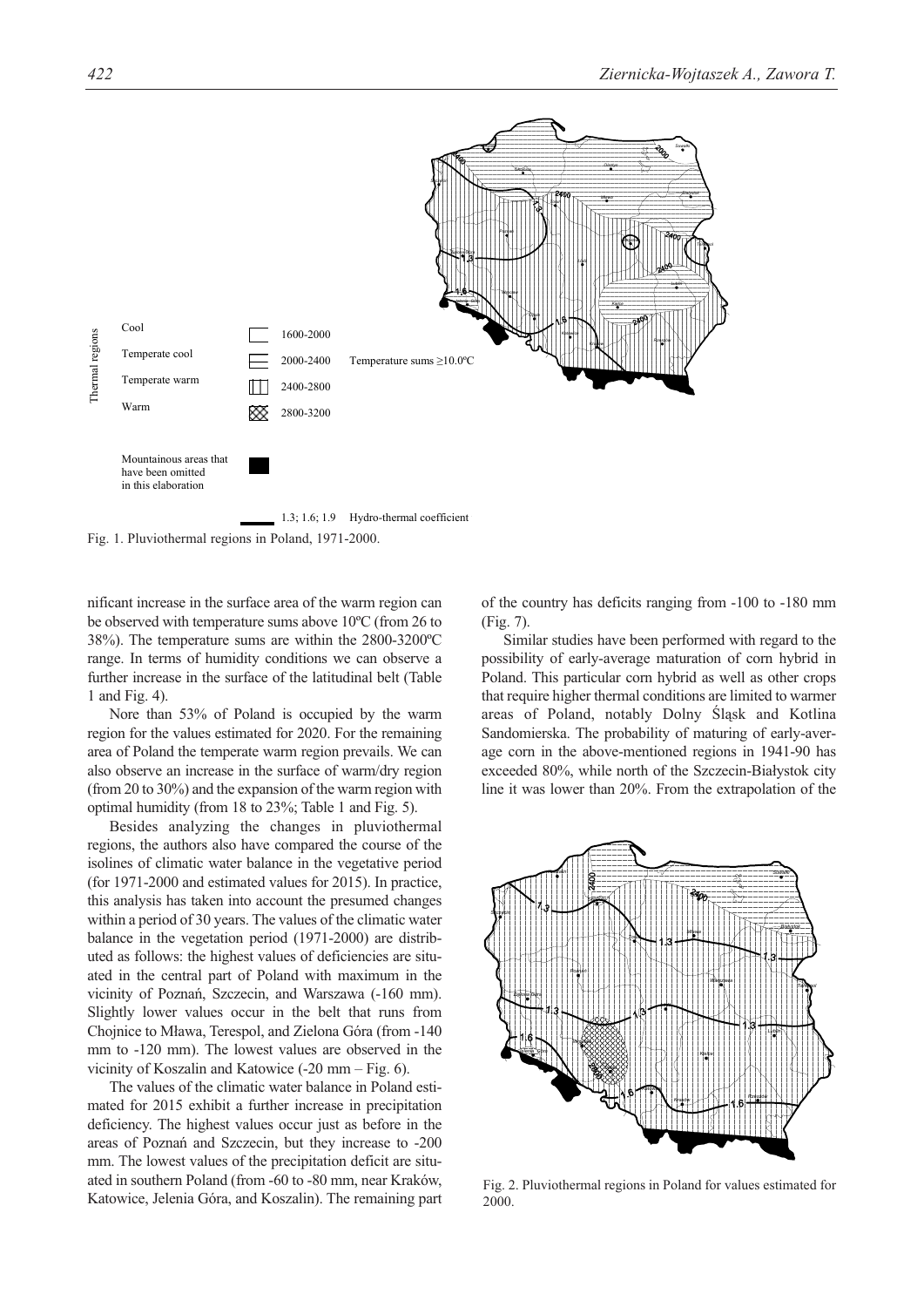temperature function trend (2001-10) it has been shown that the probability of corn maturation in the whole of Poland will clearly surpass 80%. This indicates that temperature increase has caused a decrease of restrictions in terms of cultivation of other crops. Also, based on the temperature extrapolation trend for 1941-90 until 2001-10 a meteorological vegetation period was obtained, which indicates a 10-day prolongation [15].

A similar analysis has been performed for central and southwestern Poland, which indicated that according to accepted climate scenarios the growing season in Central Poland will increase by 10-14 days (in 2030) and 18-27 days (in 2050). In southwestern Poland the length of the growing season will increase by 11-17 days (in 2030) and by 22-30 days (in 2050). These values are relative in terms of the norm 1971-2000 period [16].



Fig. 3. Pluviothermal regions in Poland for values estimated for 2010.



Fig. 4. The pluviothermal regions in Poland for values estimated for 2015.



Fig. 5. Pluviothermal regions in Poland for values estimated for 2020.



Fig. 6. Climate water balance in Poland in 1971-2000.

The observed and forecasted air temperature increase will lower heat barriers for the cultivation of stenothermal plants, especially in the case of corn, which is used primarily for grain in Poland. The increase in temperature will not only affect the acceleration of cultivated plant growth but will also contribute to an increased growth in the amount of weeds and pests, which are rather tedious for agriculture [17]. According to the IPCC report, until the end of the  $21<sup>st</sup>$ century, the potential corn plantation areas in northern Europe will increase by 30-50% [18].

The research carried out by the authors of this article indicates that with the increase in air temperature the hazard of water deficit also increases. Global warming causes an increase in potential evaporation, which in the case of the Polish climate results in the increase of areas designated as dry. In addition, the values of the climatic water balance indicate a significant decrease. The climatic water bal-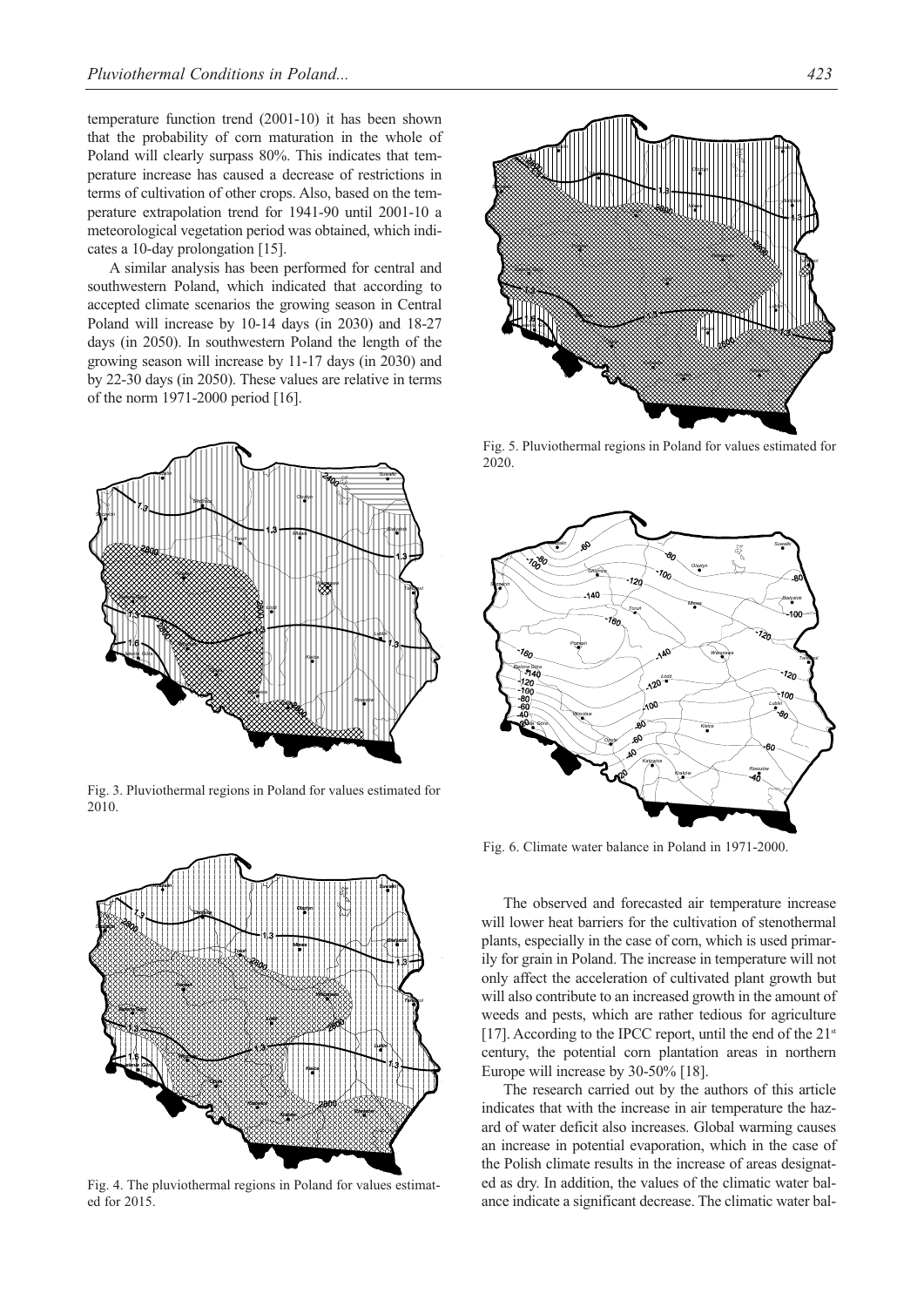

Fig. 7. Climate water balance in Poland for values estimated for 2015.

ance is defined as the difference between the sums of precipitation and potential evaporation. This decrease in water balance can be observed more closely when we compare the results of studies carried out in this paper with results based on meteorological materials dating back to the late 19th and early 20th centuries [19]. In the latter study, some areas in central Poland were characterized by climatic water balance values within the range below -100 mm, against values below -160 mm (1971-2000) and -220 mm (estimated for 2015). It should be mentioned at this point that potential evaporation values have been derived from the Thornthwaite equation.

When we compare maps depicting the values of climatic water balance in summer in subsequent periods (i.e. 1951-70, 1951-80, 1951-90) we can observe an increase in the areas with the lowest water deficiencies [20]. For instance during 1951-70 these values in the areas of Poznań and Warszawa equaled -140 mm; during 1951-80 they amounted to -160 mm, and finally in the last period, 1951- 90, these values stayed the same but they spread over larger areas of Wielkopolska and Mazowsze. The potential evaporation in the aforementioned periods has been calculated according to Bac formula [21]. The negative trend values pertaining to climatic water balance coefficient in 1951- 2006 in Poland, calculated at specific monthly intervals (1, 3, 6, 12, and 24), indicating that nearly all coefficients are negative, which means that the evaporation is greater than the precipitation. The increase in dryness is statistically insignificant, however the intensification of warming may change this situation [22].

However, it hasn't been true always that the forecasted climate change has been taken into account in future practical activities, such as in the case of meteorological data for the Polish region assembled by the Ministry of Transport, Construction, and Marine Management (2008). This particular task was performed for the purpose of energy calculations in the construction sector and pertains to the norm

1971-2000 period [23]. In light of the observed and welldocumented temperature increase, such calculations may seem to be slightly underestimated. The new elaboration of the bioclimatic conditions in Poland is based on data and materials from the recent decade (1991-2000), and the authors compare bioclimate characteristics of particular spas in reference to previous characteristics from the 1971- 2000. In light of ongoing climate change the authors propose a verification of climatic standards that are posed for spa locations [24].

# **Conclusions**

- Based on the performed research analyses of temperature increase and selected coefficients as well as precipitation data for Poland in the period 1971-2010 – we can come to the following conclusions:
- 1. With the passage of time we can observe a systematic increase in the area of temperate warm and warm regions with effective temperature sums  $\geq$ 10°C (62% in 1971-2000, 88% for values estimated for 2000, 98% for values estimated for 2010, and finally 100% for values assessed for 2015 and 2020).
- 2. With the lack of clear trends in atmospheric precipitation and, conversely, a clear trend in temperature increase (which results in the increase of potential evaporation), a systematic increase in the area of temperate dry region can be observed. In this particular case the Sielianinov hydro-thermal coefficient (ranging from 1.0 to 1.3) increases its area from 20% (1971-2000) to 36% (for the values estimated for 2000) to 45% (for the values estimated for 2010) up to 48% for the values assessed for both 2015 and 2020.
- 3. The lowest values of climatic water balance have decreased on the Nizina Wielkopolska in 1971-2000 from -160 mm to -220 mm (2015 estimate).
- 4. The indicated changes in thermal and pluvial resources as well climatic water balance clearly show that it is essential to implement a forecasting approach that will enable us to describe the future climate in terms of economical factors.

#### **References**

- 1. ARGUEZ A., VOSE R.S. The Definition of the Standard WMO Climate Normal: The Key to Deriving Alternative Climate Normals. Bull. Amer. Meteor. Soc. **92**, 699, **2011**.
- 2. SOLOMON S., QIN D., MANNING M., CHEN Z., MAR-QUIS M., AVERYT K.B., TIGNOR M., MILLER H.L. Climate Change 2007: The Physical Science Basis. Cambridge University Press: pp. 1-996, **2007**.
- 3. MILLY P.C.D., BETANCOURT J., FALKENMARK M., HIRSCH R.M., KUNDZEWICZ Z.W., LETTENMAIER D.P., STOUFFER R.J. Stationarity is Dead: Whither Water Management. Science **319**, (5863), 573, **2008**.
- 4. LIVEZEY R.E., VINNIKOV K.Y., TIMOFEYEVA M.M., TINKER R., VAN DEN DOOL H.M. Estimation and Extrapolation of Climate Normals and Climatic Trends. J. Appl. Meteor. Climatol. **46**, 1759, **2007**.